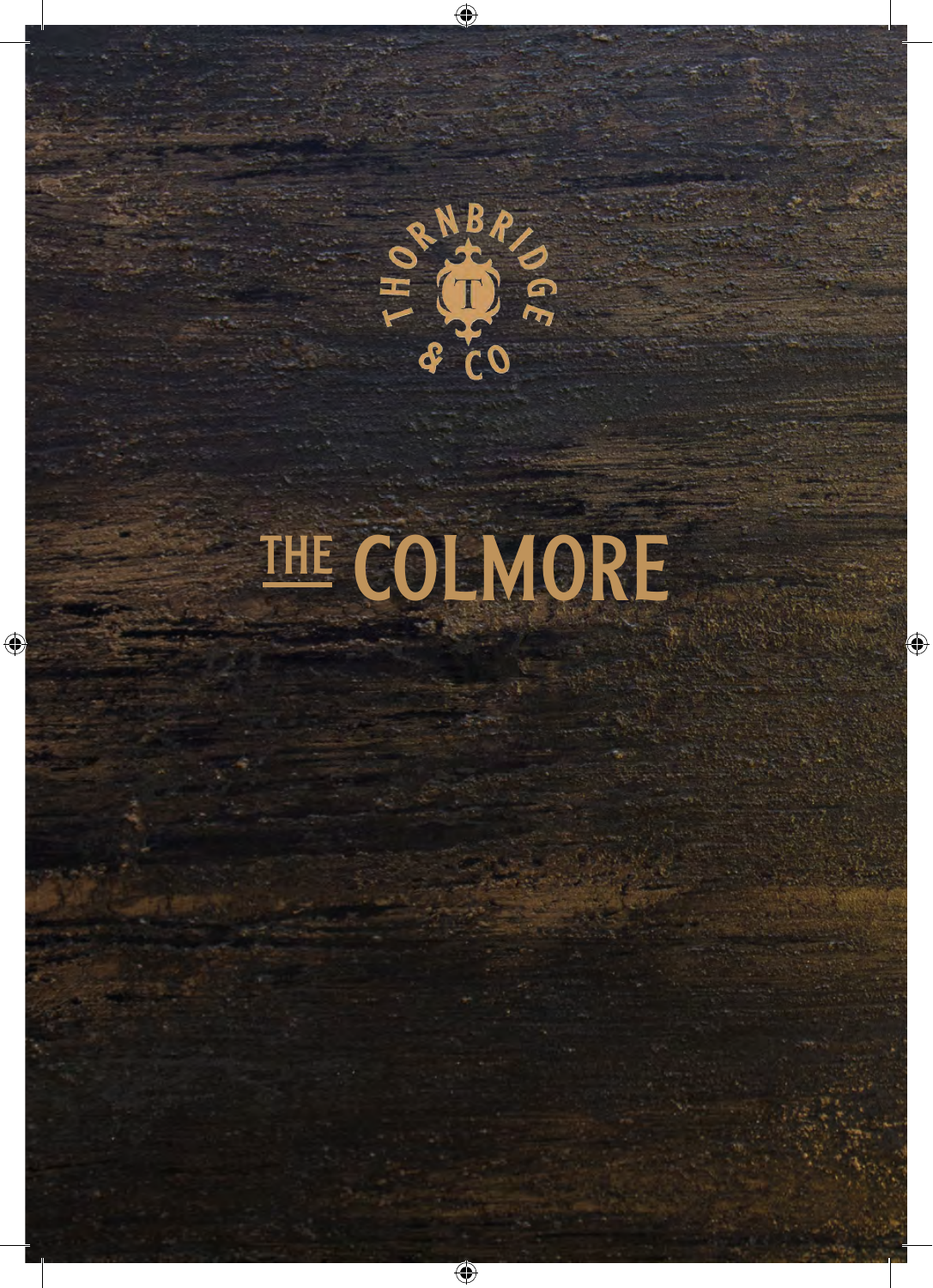### WHO WF ARF...



**Pivovar started out back in 2005 as a specialist beer importer and beer distributor. Founders Jamie Hawksworth & Jon Holdsworth found it difficult to sell to pubs in a market dominated by big brands, commodity beers and tied lines, so decided to do it themselves and opened our first pub, the much loved Pivni located in York.**

**The Thornbridge story began back in 2005 when our founders Jim Harrison and Simon Webster recruited two young brewers to brew on a second hand 10-barrel kit in the grounds of Thornbridge Hall. A few months later Jaipur IPA was born and catapulted Thornbridge Brewery to become one of the leaders of the UK Craft Beer scene.**

**Thornbridge have always brewed the finest quality beer with a passion. We recognise that not only quality but consistency and innovation are key to creating amazing and beautifully balanced beer. Consistently pushing boundaries whilst respecting the important traditions of 'Crafting' beer helps us to create an award winning range of beers loved by our customers all over the World. With over 350 Industry recognised awards we are proud to be part of such an exciting Craft Beer scene.**

**In the years that followed, Pivovar has flourished and our ever expanding range of venues have become a benchmark for excellence, where beer drinkers know they will receive a warm welcome and be able to choose from the best UK & international beers – in short, places that Jamie & Jon themselves want to drink.** 

**Having worked together since 2009 Thornbridge and Pivovar decided in 2017 to create Thornbridge and Co., with a vision to create beautiful and welcoming pubs nationwide. Thornbridge and Co. pubs incorporate the Thornbridge brand values, provide an excellent selection of beers, wines and spirits in a comfortable, picturesque and friendly setting. The pubs all endeavour to become an integral part of local communities.**



### SPARKLING WINE & CHAMPAGNE

**Champagne Drappier Carte d'Or Brut Champagne, France**

A Pinot Noir-based Champagne of style and finesse, offering delicate aromas of white peach and a touch of spice. Dry and elegant with an impressive degree of concentration, along with fine bubbles and a long, crisp finish. S **11.5 /** H **29.5/** B **55**

#### **Prosecco Extra Dry Cá del Console Veneto, Italy**

A classic Prosecco with aromas of white peach, pear and flowers. The palate is fresh, not too dry and clean as a whistle all the way through to the sparkling finish.

S **5.5 /** B **29.5 /** MG **52**

#### **Prosecco Rosé Cá del Console** '20 **Veneto, Italy** A blush pink sparkling Rosé with appealing floral aromas and appealing strawberry fruits, supported by light, soft bubbles.

S **6 /** B **32**

## ROSÉ WINE

#### **Pinot Grigio Rosé Terre del Noce** '21 **Trentino-Alto Adige, Italy** Jam-packed with the ripe berry fruit you would expect from this variety, but with far more intensity and structure than the norm. S **4.5 /** M **6 /** B **23.5**

#### **Domaine Coste Rosé** '20 **Languedoc-Roussillon, France**

Palish pink in colour, with a plump, dry palate and flavours of strawberry and blackberry. Fresh and round with good length. S **5.2 /** M **6.8 /** B **27.5**

**M de Minuty** '20 **Côtes de Provence Rosé**

#### **Provence, France**

A beautiful pale pink colour, with aromas of redcurrants giving way to a fresh, yet well-rounded palate offering delicate flavours of peaches and candied orange peel. S **7.2 /** M **9.8 /** B **39**

#### SERVING KEY:

S **125ml glass /** M **175ml glass /** H **375ml bottle /** B **750ml bottle /** MG **1500ml magnum All vintages are 21st century.**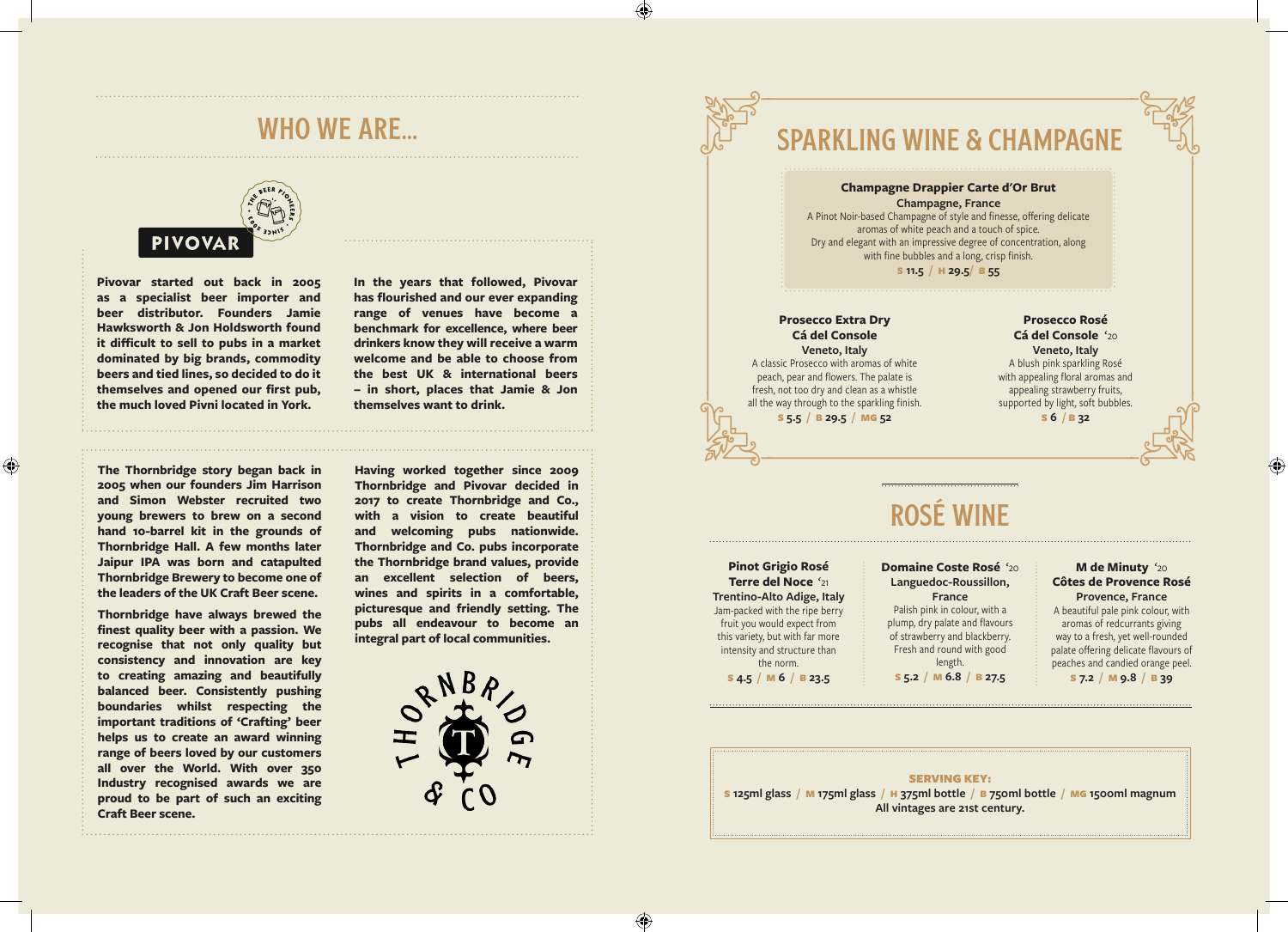#### **Matetic Biodynamic** '17 **Aconcagua, Chile** Showcasing the incredible quality and value coming out of Chile now, this stunning wine shows excellent integration of oak to offer a seamless hazelnut-pastry character alongside vivacious lemon.

B **45**

**Blanc de Blancs, Château Ksara** '20 **Bekaa Valley, Lebanon** Fresh and elegant, combining notes of honeysuckle with ripe stone fruit flavours and just a hint of smoke from the oak. S **6.9 /** M **8.9 /** B **38**

#### **Unoaked Chardonnay Domaine Coste** '20 **Languedoc-Roussillon, France** Clean, precise, mineral Chardonnay. No oak here, just delicate apple fruit and a crisp, refreshing finish.

S **5.2 /** M **6.8 /** B **27.5**

#### **Pecorino Vellodoro, Umani Ronchi** '20 **Abruzzo, Italy**

A refreshing, light-to-mediumbodied Pecorino from one of the regions top producers, combining tangy green apple fruit flavours with hints of herbs, stones and almonds.

B **39.5**

### WHITE WINE

**Serra da Estrela Albariño** '21 **Galicia, Spain** Displaying typical Albariño character this surprisingly intense wine shows hints of pear, apricot and ripe exotic fruits complemented by a vibrant citrus character and hints of mineral

> and spice. S **6.2 /** M **8.5 /** B **34.5**

#### **Mahi Marlborough Sauvignon Blanc** '21 **South Island, New Zealand** Truly handcrafted wine by Brian and his team of 6 at Mahi. Lemon-lime, pepper and herbs, plus a subtle suggestion of ripe peach. Plush and broad, but with harmonious spicy, grapefruit notes giving the wine lift. S **7.5 /** M **10 /** B **42**

**Picpoul de Pinet St Clair, Luvignac** '21 **Languedoc-Roussillon, France** Elegant aromas of citrus, pear and white flowers a crisp, mineral palate. S **5.5 /** M **7.5 /** B **29.5**

**Sauvignon Domaine La Prade** '20 **Languedoc-Roussillon, France** A crisp, lively Sauvignon Blanc with aromas of green apple, pink grapefruit and elderflower.

S **4.9 /** M **6.5 /** B **26**

#### **Chenin Blanc Kleinkloof** '21 **Paarl, Coastal Region, South Africa** Very attractive nose with lots of tropical fruits such as pineapple, guava and citrus fruit, carrying on to the crisp, refreshing palate.

B **21.5**

#### **Vinho Verde Anjos de Portugal, Quinta da Lixa** '20 **Vinho Verde, Portugal** Modern with aromas of apple and grapefruit alongside herbal notes. Medium-bodied and refreshing, with the classic touch of spritz.

S **4.7 /** M **6.2 /** B **24.5**

#### **Pinot Grigio delle Dolomiti Terre del Noce** '20 **Trentino-Alto Adige, Italy**

From handpicked grapes 500m above sea level in the foothills of the Dolomites, this is not your average pinot grigio. Fresh, zippy with plenty of crisp lemon, ripe apple and a hint of honey.

S **4.5 /** M **6 /** B **23.5**

#### **Cabernet Sauvignon Gran Reserva, Morandé** '19 **Valle Central, Chile** Focused cassis and black cherry fruit lent breadth and cedary complexity by well-judged oak. Firm tannin supports the natural juicy character giving a well-knit structure and excellent finish **EQ Quartz Chardonnay, MINE Chardonnay, MINE Cabernet Sauvignon**<br> **Chardonnay, Chardonnay, Chardonnay, Cabernet Sauvignon**

S **6.9 /** M **8.9 /** B **38**

#### **Joel Gott Zinfandel** '18 **California, USA**

This expressive Zinfandel has aromas of roasted plum and blackberry jam with hints of sweet spices. On the palate, the wines bright red fruit flavours and acidity are complemented by a soft, round mouthfeel and a long finish.

B **44**

#### **Rioja Crianza, Conde Valdemar** '17

#### **Rioja, Spain** Complex aromas of ripe black berries balanced with warm vanilla

notes and a touch of subtle spice. Excellent, rounded structure on the palate with aromatic complexity.

S **6.5 /** M **8.9 /** B **36**

#### **Campofiorin, IGT Rosso del Veronese, Masi** '18

**Veneto, Italy** Masi's iconic Campofiorin is the original ripassa style. The deeply rich skins of grapes used for Amarone combine with juicy Valpolicella to create this wellbalanced, full-bodied wine with hints of vanilla and cocoa.

B **44**

# RED

#### **Villa Antinori Chianti Classico Riserva** '18

**Tuscany, Italy** This is a rich, modern Chianti that marries beautifully ripe cherry fruit with well-judged smoky oak notes.

#### B **52**

#### **Bodega La Flor Malbec, Pulenta** '20

**Mendoza, Argentina** Fresh raspberry and floral violet aromas. The palate is round and soft, with gentle tannins to complement the fresh red and black fruit flavours and hints of vanilla, liquorice and spice. S **6.2 /** M **8.5 /** B **34.5**

#### **Regaleali Rosso Nero d'Avola, Tasca** '19

**Sicily, Italy** Notes of cherry, mulberry, black cherry, blueberry, vanilla and sageon the nose. Velvety and balanced in the mouth. S **5.5 /** M **7.5 /** B **30.5**

**Santa Alegra** '19 **Valle Central, Chile** Offering uncommon ripeness and

**Carmenère** 

purity, with blackberry and cassis fruit offset by cedar, mineral and truffle notes. Impressive, round, juicy, and deliciously smooth. B **21.5**

#### **Merlot delle Dolomiti, Terre del Noce** '20 **Trentino-Alto Adige, Italy**

Smooth, easy-drinking Merlot with plum and red cherry fruit and a hint of dark chocolate.

S **4.5 /** M **6 /** B **23.5**

#### **Artisan's Blend Shiraz/Viognier, Deakin Estate** '21

**Victoria, Australia** This Rhône-inspired blend offers a brilliant mix of plum and blackberry fruit with sweet spice and floral tones on the nose. The palate is smooth and fruit-driven, with a refreshing hint of pepper. S **4.7 /** M **6.2 /** B **25**

#### **Révélation Pinot Noir, Badet Clément** '20 **Languedoc-Roussillon, France**

An elegant Pinot Noir with bright cherry and berry fruit, supple tannins and a medium body. gentle notes of spice and a refreshing yet balanced. acidity complete and lift the classy finish.

S **5.2 /** M **6.8 /** B **28.5**

#### SERVING KEY:

S **125ml glass /** M **175ml glass /** B **750ml bottle /** MG **1500ml magnum All vintages are 21st century.**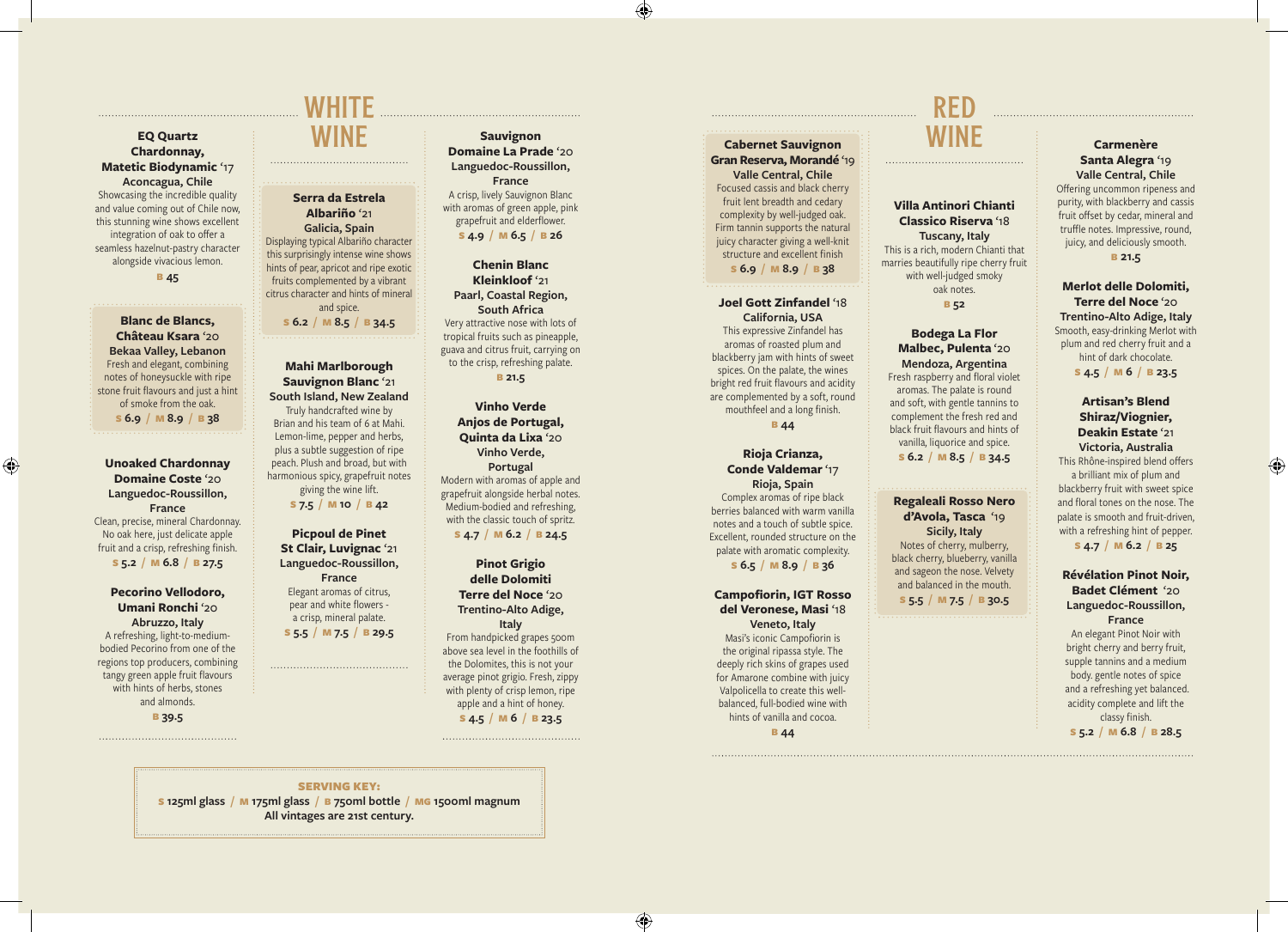

### SPIRIT SELECTION

### THE COLMORE GINS

#### **Bobby's Schiedam Dry Gin Netherlands**

Spirit from top distillery Herman Jansen blended with the best Indonesian and East Asian botanicals and spices. A beautifully soft Gin with wonderful flavours of lemongrass.

#### **Bobby's Jenever Netherlands 4** A unique blend of Indonesian spice and traditional

malt wine. Malt wine based and fragrant on the nose, a fresh burst of lemongrass and herbs at first sip.

#### **Tanqueray Dry England 4**

A perfect balance of four botanicals: juniper, coriander, angelica and liquorice.

#### **Tanqueray De Seville England 4.5** A sun-kissed Gin made with Seville oranges and orange blossom, delicious flavours of the Mediterranean.

**Tanqueray Rangpur England 4.5** Zesty Gin flavoured with Rangpur limes.

#### **Tanqueray No. 10 England** 4.9 A beautifully controlled explosion of botanical flavours.

#### **Slingsby Rhubarb England 4.8** Tart rhubarb, subtle summer berries, citrus, juniper and a gentle spice.

**Thomas Dakin England 4** The 11 botanicals include juniper orange peel, grapefruit, angelica, liquorice, cubeb, English coriander and uniquely, the root botanical red Cole (the 18th century name for horseradish).

#### **Warner's Edwards Raspberry** 4.5 **England**

This recipe has been crafted to embody the bounty of the British countryside, with fresh raspberry and blackberry juice in every bottle, and hand-picked elderflower from the farm hedgerows.

**all served in 25ml measures.**

#### **Copperhead Original Gin 6.5 Belgium**

From Pharmacist-Entrepreneur Yvan Vindevogel comes this multi award winning Gin of absolute clarity. After much experimentation to create the ultimate Gin, they found the perfect balance of just 5 botanicals.

#### **Copperhead Black Batch Gin 7 Belgium**

Starting with the Copperhead Original, the BLACK BATCH is further infused with Ceylon tea and elderberry.

#### **Copperhead Gibson Gin 7 Belgium**

This Edition is a unique savoury style of Gin, using the 5 original botanicals and an additional 13 spices traditionally used in pickling including mace, pepper, cassia, bay leaf, ginger, allspice, fennel and dill seeds.

#### **Warner Edward's Elderflower 4.5 England**

Infused with 300 handpicked elderflowers from local hedgerows and harvested just once a year.

### **Monkey 47 6.2**

**Germany** A fresh, zesty combination of juniper and lime with elegant floral touches.

#### **Gin Mare 4.6 Spain**

Mediterranean Gin including rosemary, thyme, olive, and basil in the botanical line up.

#### **Plymouth 4 England**

An award-winning Gin distilled using the same blend of seven exotic botanicals, soft Dartmoor water and pure grain alcohol since 1793

### RUM

#### **Rum-Bar Silver Jamaica 4**

From Jamaica's historic Worthy Park Estate, it is a sweet and fragrant un-aged Rum, tropical, fruity aromas, with hints of citrus and vanilla.

#### **Rum-Bar Gold Jamaica 4**

The fruit dominates the palate whilst the four aged years enable this Rum to benefit from oak interaction, also giving a vanilla and treacle like sweetness.

#### **Rum-Bar Overproof Jamaica 4.8**

Jamaica's premium White Overproof Rum. A blend of three un-aged Rums, all distilled on our 100% copper Pot-Still; giving us a high level of quality and flavour.

#### **Rum-Bar Cream Jamaica 3.5**

The rich creamy base is balanced by the opulent flavours of the Rum-Bar Rum giving you a smooth and taste whether drinking chilled or on the rocks. It even tastes great in your morning coffee!

#### **Worthy Park Single Estate Rum 6**

**Jamaica** A blend of our 100% copper pot-still Rums that have been aging between 6-10 years; this blend has been created to showcase the unique complexity and distinctive taste that Worthy Park has to offer.

**Equiano Gold Rum Island Blend 6** One of the world's most decorated Rums, it begins life as a Mauritian Rum aged 10yrs in ex Cognac casks then blended with quality Rum from Foursquare on Barbados.

### **COGNAC**

#### **Courvoisier Luxe France 4**

A 3 star Courvoisier Cognac is a selection of the finest Fins Bois and Champagne Cognac which have reached their full maturity.

#### **Tesseron Composition Cognac 6.5 France**

The first non-XO release from Cognac house Tesseron still offers plenty of complexity, with notes of spice and stewed fruit alongside floral notes.

### VODKA

#### **Luksusowa Poland 4**

The oldest and most awarded Polish Vodka. Made from potatoes so no added water, this Vodka has a soft and smooth creaminess to the palate.

#### **Equiano Light Rum 5.8** A harmonious balance of fresh sugarcane with hints of vanilla & dried light oak.

#### **Spirited Union Spiced Rum 4 Sea Salt & Spice Netherlands** Smooth cask-aged Rum from Barbados infused with the finest botanicals plus Anana salt from the sea.

#### **Spirited Union Spiced Rum 4 Organic Coconut Netherlands** Organic rum from Belize infused with toasted organic coconut, coconut water and distilled with rich cacao.

#### **Spirited Union Spiced Rum 4 Pineapple & Spice Netherlands** Cask-aged Panama Rum botanically infused with fresh Queen Victoria pineapple, cinnamon and sweet spice.

**Spirited Union Spiced Rum 4 Orange & Ginger Netherlands** Cask-aged Jamaican Rum botanically distilled with Valencia orange, blood orange, ginger and spice.

**Spirited Union Botanical Rum 4 Lemon & Leaf Netherlands** Mauritius white Rum botanically infused with Amalfi lemons & blue eucalyptus leaves.

**Spirited Union Botanical Rum 4 Pink G'fruit & Rose Netherlands** Light Rum from Swaziland re-distilled with fresh pink grapefruits, rose petals and elderflower blossom.

**Tesseron Lot 90 Cognac France 10** Made from the finest terroirs in Cognac and aged a minimum of 10years, Lot n°90's unique character comes from long ageing in oak barrels, which adds richness and complexity.

#### **Tesseron Lot 76 Cognac France 14** Lot 76 is an exceptional blend, matured to perfection in old casks, it exhibits a wealth of caramelised peaches, almond and candied fruit aroma carried through to the palate, with rich, delicate flavours of

#### **Chase Marmalade England 4.5**

nuts and dried fruit.

Clear with a slight golden hue, this tangy Vodka exudes zesty orange aromas. It has a naturally rich bitter-sweet flavour and a warm velvety mouth-feel.

#### **Chase Rhubarb England 4.5**

The palate shows fresh rhubarb retaining a hint of rhubarb tartness and peppery spirit. Creamy texture from the potato base spirit, finishing like a fine eposado tequila or Mezcal.